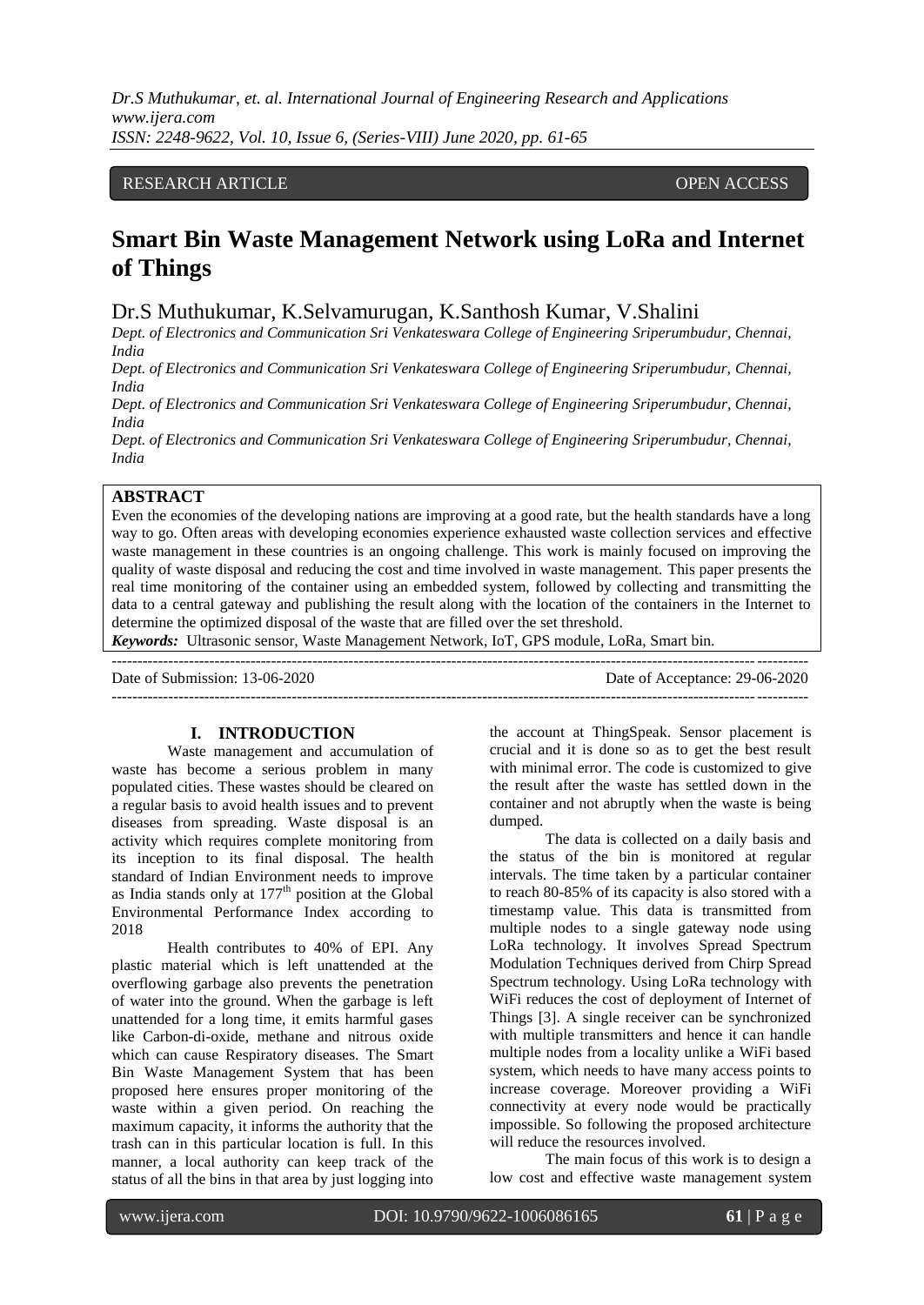that can be deployed in any locality. This design functions even in rural areas where the line of sight obstruction for LoRa communication is minimum as the number of tall buildings obstructing the signal flow is minimal.

# **II. LITERATURE SURVEY**

Many studies were carried out extensively in the fields of waste management, collection and monitoring. It is vital to the Global Environmental Performance Index of a nation to deal with health issues. Research has been undergone on different types of economical, technical and managerial challenges for waste collection and management in developing countries. In [1] a working methodology using wireless sensors and Internet of things technologies were used to monitor the waste containers. This ideology was taken as the base concept. The idea is backed up by accurate placement of the sensor nodes for minimum error and maximum efficiency and its performance is tested in a rugged environment. The code flow for

the working of the sensor is different to the available one in [7]. A network of these nodes is created using Lora technology with a similar architecture model discussed in [3]. The range of LoRa along with its associated payload are tested and compared to the values described in [4] under different conditions. The existing system is also improved by connecting the bins with a GPS Receiver to add the location of the bins to the data which is to be published. The MQTT protocol for publishing the data to the Internet is done through a gateway node to the IoT platform ThingSpeak as implemented in [2]. The Future scope as discussed in [1] looks promising with an optimization process which can create the most efficient garbage collection routes by analysing the pattern of filling of the containers in a particular locality. This paper is mainly focused on the efficiency and economic feasibility of the system through low power transmission.



# **III. METHODOLOGY**

**Fig. 1.** Block Diagram

# A. ULTRASONIC SENSOR

Ultrasonic sensors measure the distance using sound waves. The sensor emits the wave which travels and reflected back after hitting the object. By measuring the time between the emission and reception of the wave, ultrasonic sensors calculate the distance between them. Ultrasonic sensors have 4 pins such as Vcc, trigger, echo and ground. The trigger pin is an input pin

and echo is an output pin. In order to generate the Ultrasonic waves, the Trigger pin is kept in the HIGH state for a minimum of 10 microseconds. As a result, an ultrasonic burst is produced, which generates eight cycles of 40 KHz frequency. Initially calibration of the sensor is carried out to test its accuracy and error deviation. The Ultrasonic sensors are calibrated to the depth of the Garbage containers and when the wastes are dumped into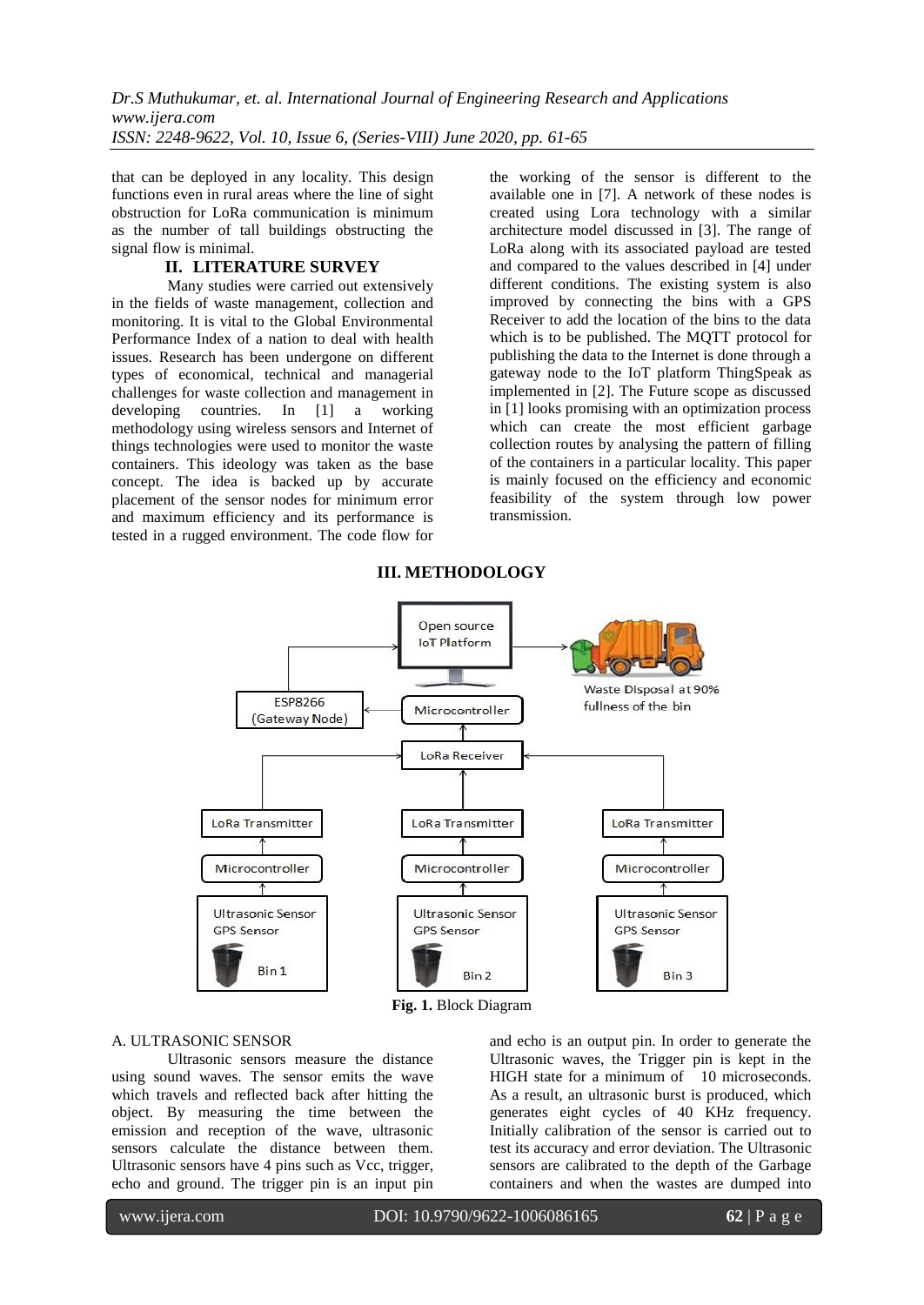*Dr.S Muthukumar, et. al. International Journal of Engineering Research and Applications www.ijera.com*

*ISSN: 2248-9622, Vol. 10, Issue 6, (Series-VIII) June 2020, pp. 61-65*

the containers, the length of the pulse generated by the Echo pin varies, thus enabling us to calculate the distance between the lid and the waste with the help of Distance formula. Distance can be calculated using the formula

 $L = 1/2 * T * C * 100$ 

where  $L -$  distance  $(cm)$ 

T – Time between transmission and reception (sec) C – Speed of Sound waves (m/s)

#### B. LORA COMMUNICATION

With the number of devices getting connected to the Internet increasing day by day, this is the golden age for IoT. IoT requires a Wireless technology to connect these devices to the Internet. LoRa Communication is one of the wireless technologies which can help reach IoT a brand new level. LoRa operates in several frequency bands like 433 MHz, 868 MHz, 915 MHz and 923 MHz, each band corresponds to a particular continent. LoRa devices are capable of providing ultra-long range spread spectrum communication with high interference immunity whilst minimizing current consumption. LoRa chipset features include long range, low power consumption, high transmission power, small size and secure data transmission. LoRa (Long Range) uses spread spectrum modulation technique which is based on chirp spread spectrum (CSS). LoRa uses the chirp signals as carrier signals upon which the message is encoded. A chirp is a tone in which the frequency increases or decreases with time. It is robust to channel noise as the entire allocated bandwidth is used to transmit a signal. Since each spreading is orthogonal, multiple transmitted signals can occupy the same wireless channel without interfering. A single receiver in the LoRa network is able to handle multiple nodes at different locations in that area, unlike the Wi-Fi based systems, which requires many access points to increase the coverage area. The LoRa module which is used in this project is RA-02 module which is based on SX1278 developed by Semtech. Several transmitters are deployed at different nodes and they are synchronized to a common receiver which is connected to the gateway node.



**Fig. 2.** Synchronization Timing Diagram

#### C. GPS RECEIVER

GPS stands for Global Positioning System which works on the method of Trilateration. The GPS Navigation Satellites are spread out uniformly in 6 orbits. For Accurate positioning details, it requires 24 Satellites in the Constellation. At present the number of operational GPS Navigation Satellites in the orbit is above 30. GPS satellites are placed in such a way that a system uses four satellites at a time from almost anywhere on the surface of earth and its accurate position is received in three dimension. A GPS signal information is split into 3 fields which are

 Pseudorandom code is an I.D. code that is used to identify which satellite is transmitting information.

 Ephemeris data is needed to determine a satellite's position and gives crucial information about the health of a satellite, current date and time.

 Almanac data specifies the GPS receiver where each GPS satellite will be at any time throughout the day ideally and shows the orbital information for that satellite and every other satellite in the system.

This project also involves monitoring the different locations of several trash bins using GPS Receiver module. The data is sent to the Gateway with a time stamp, so that the time at which a particular bin has been filled and emptied is determined. The heart of the sensor module is a NEO-6M GPS chip from u-blox which can track up to 22 satellites from 50 channels. The LED on the Neo-6M module serves its purpose by indicating whether the position is fixed or not. When there is no blinking, it means that it is searching for satellites and if it blinks for every 1 second, it means that the location has been fixed.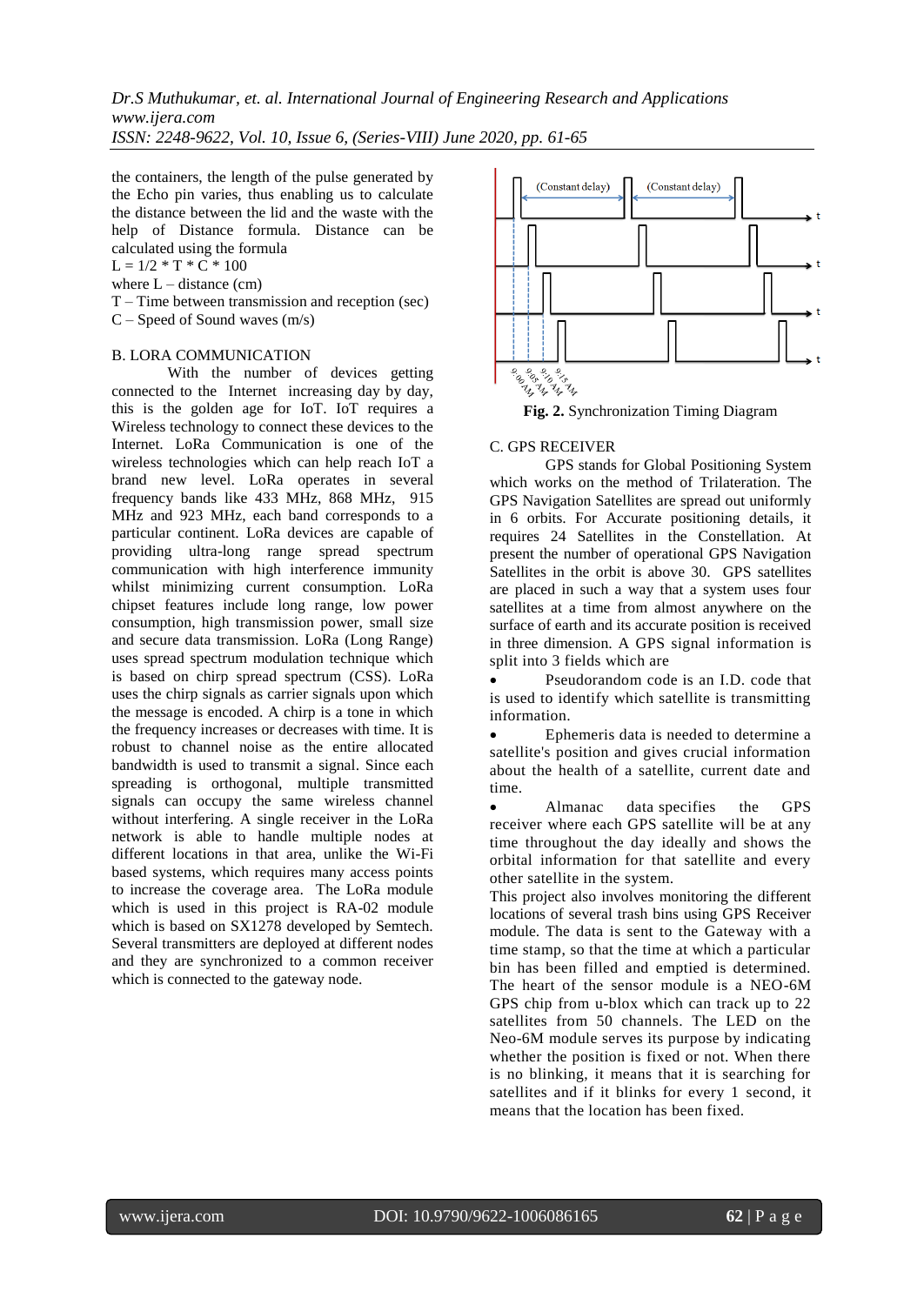## D. IOT PLATFORM

Internet of things play a vital role in making our cities smarter and the lives of people a lot easier. These smart devices communicate with one another and share information that they gather. A Network of such smart devices is called Internet of Things. System integrators, network operators and people try to collaborate with government and come up with new and beneficial solution for the development of the cities. But, providing scalable solutions are quite the task.

For efficient waste management, we use Internet of things and sensors to make it way easier. This helps us to read, collect and transmit huge volume of data and store it in the internet. Sensors are mainly used to calculate the amount of wastes filled in the dustbin. This known data obtained from the sensors is transmitted over the wireless networks and then published to a server through the gateway node for storage and processing mechanisms. As a result, the fullness of these bins is predicted before it gets overflowed in a specific location. It allows to create a route for garbage trucks in order to collect these filled and almost filled bins in a most efficient manner. Based on the results published in the IoT platform every day, workers receive the updated status of every bin in that channel. Depending on economic requirements specified at early stages, the optimized selection of dustbins to be collected is expected to improve collection efficiency.

The data gets collected at the Gateway node and it gets transferred to the online UI through a data transfer protocol called MQTT (Message Queuing Telemetry Transport). MQTT is a publish-subscribe based messaging protocol. In this project, only publishing of the data is done on to the server for monitoring purposes. This gives the municipality officials a clear idea of when to dispatch the garbage truck by monitoring the live status of the garbage bins in that locality. Publishing data to the server involves the following steps,

- Connect the client to the internet.
- Connect the client to the server.
- Publish data to the server.

# **IV. DESIGN FLOW**

#### A. ALGORITHM

- 1. Start
- 2. Calibrate the sensors.
- 3. Generate the Trigger Pulse at Regular intervals to create the Ultrasonic burst.
- 4. Calculate the distance using distance formula
- 5. If the distance is lesser than the threshold, goto step 6 else goto step 7.
- 6. Define the packet as critical with a message "Needs to be Cleared" and skip to step 8.
- 7. Update the packet with normal status value of the bin.
- 8. Start LoRa communication and synchronise the transmitter at an end node to the common receiver.
- 9. Carry over the data from the receiver to the Gateway Node for publishing it to the Internet.
- 10. Setup connection and connect client to the Internet.
- 11. Connect the client to the server.
- 12. Publish the data to the server with unique key details corresponding to a particular container.
- 13. Dispatch the Garbage truck at the right instance using the collected data.
- 14. Stop

# B. FLOWCHART



**Fig. 3**. Flowchart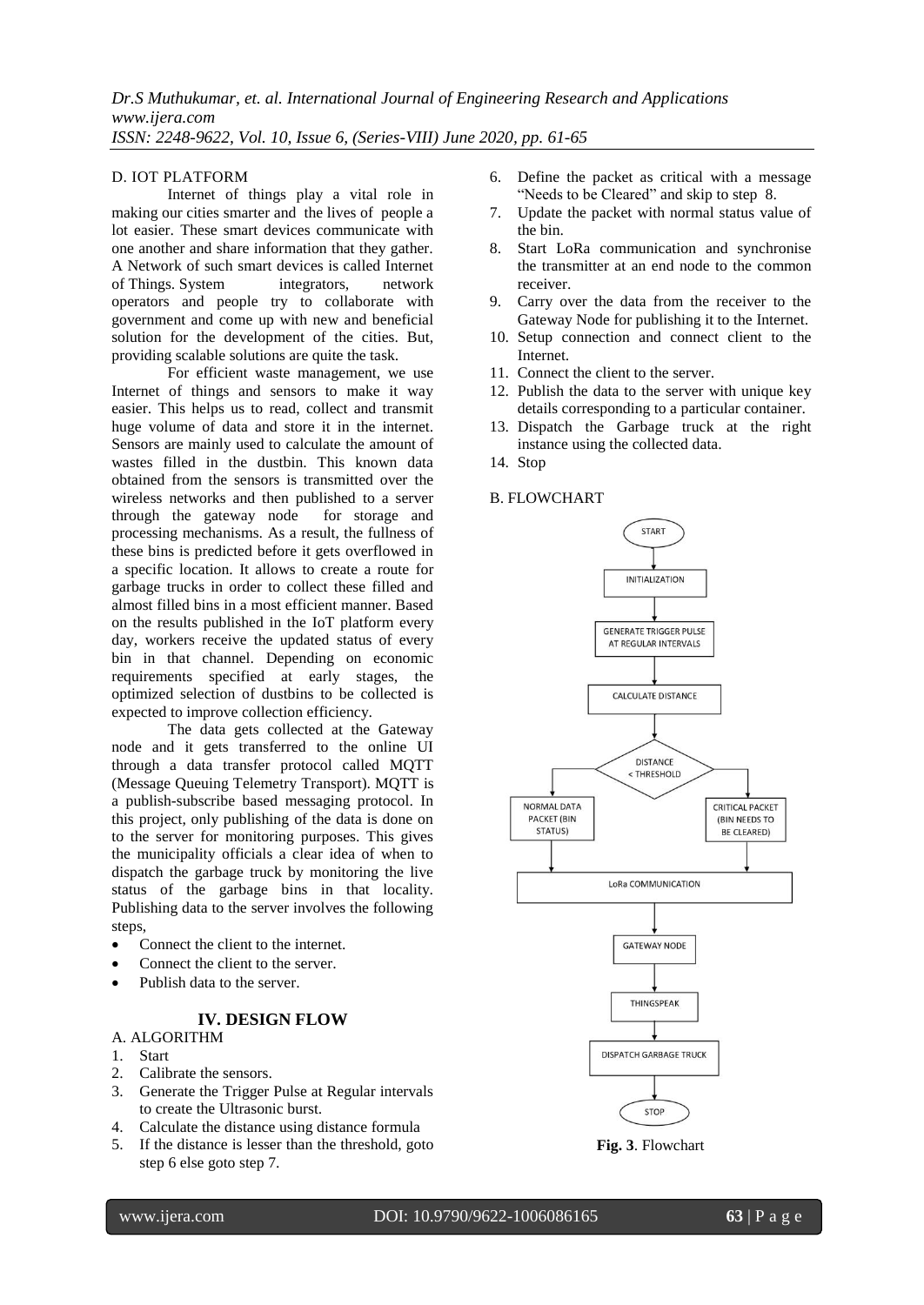*Dr.S Muthukumar, et. al. International Journal of Engineering Research and Applications www.ijera.com ISSN: 2248-9622, Vol. 10, Issue 6, (Series-VIII) June 2020, pp. 61-65*

### **V. IMPLEMENTATION AND RESULTS**

This project enabled to build a waste management network using multiple sensor nodes at different dustbins and also using multiple channels at the ThingSpeak Network. The different channels at the network enabled to visualize the bins separately and keep a track of real time monitored value with critical record fields as well.

| CO COM7                                                                                      |              |
|----------------------------------------------------------------------------------------------|--------------|
|                                                                                              | Send         |
| $00:15:50.478 -$                                                                             | ۸            |
| 00:15:52.478 -> Receiving Data Packet from Dustbin 1 with RSSI -69                           |              |
| 00:15:53.464 -> Percentage Full: 40.00                                                       |              |
| 00:15:53.974 -> Latitude: 12.99                                                              |              |
| 00:15:54.484 -> Longitude: 79.97                                                             |              |
| $00:15:54.960 ->$                                                                            |              |
| 00:15:56.964 -> Receiving Data Packet from Dustbin 1 with RSSI -66                           |              |
| 00:15:57.984 -> Percentage Full: 40.10                                                       |              |
| 00:15:58.458 -> Latitude: 12.99                                                              |              |
| 00:15:58.969 -> Longitude: 79.97                                                             |              |
| $00:15:59.479 - y$                                                                           |              |
| 00:16:01.457 -> Receiving Data Packet from Dustbin 1 with RSSI -65                           | ×            |
| 00:16:02.475 -> Percentage Full: 40.00                                                       |              |
| 00:16:02.985 -> Latitude: 12.99                                                              |              |
| 00:16:03.459 -> Longitude: 79.97                                                             |              |
| $00:16:03.967 -$                                                                             |              |
| 00:16:05.971 -> Receiving Data Packet from Dustbin 1 with RSSI -68                           |              |
| 00:16:06.991 -> Percentage Full: 40.20                                                       |              |
| $00:16:07.466$ -> Latitude: 12.99                                                            |              |
| 00:16:07.976 -> Longitude: 79.97                                                             |              |
| $00:16:08.485 -$                                                                             |              |
| 00:16:10.490 -> Receiving Data Packet from Dustbin 1 with RSSI -65                           |              |
| 00:16:11.476 -> Percentage Full: 39.90                                                       |              |
| 00:16:11.986 -> Latitude: 12.99                                                              |              |
| 00:16:12.464 -> Longitude: 79.97                                                             |              |
| $00:16:12.973 - y$                                                                           |              |
| 00:16:14.976 -> Receiving Data Packet from Dustbin 1 with RSSI -67                           |              |
| 00:16:15.961 -> Percentage Full: 40.20                                                       |              |
| $00:16:16.471$ -> Latitude: 12.99                                                            |              |
| 9600 baud<br>Autoscroll V Show timestamp<br><b>Newlne</b><br>. .<br>$\overline{\phantom{0}}$ | Clear output |

**Fig. 4.** Serial Monitor Results

| □ ThingSpeak™                   | Channels $\sim$<br>Support -<br>Apps $\sim$        |   |
|---------------------------------|----------------------------------------------------|---|
| My Channels                     |                                                    |   |
|                                 |                                                    |   |
| New Channel                     | Search by tag                                      | Q |
| Name                            |                                                    |   |
| <b>Dustbin Sensor Data</b><br>А |                                                    |   |
| Public<br>Settings<br>Private   | <b>API Keys</b><br>Data Import / Export<br>Sharing |   |
| Dustbin-2 Sensor Data<br>≏      |                                                    |   |
| Private<br>Public<br>Settings   | Data Import / Export<br><b>API Keys</b><br>Sharing |   |
| ■ Dustbin-3 Sensor Data         |                                                    |   |
| Private<br>Public<br>Settinas   | <b>API Kevs</b><br>Data Import / Export<br>Sharing |   |
| Dustbin-4 Sensor Data<br>А      |                                                    |   |
| Private<br>Public<br>Settings   | <b>API Kevs</b><br>Data Import / Export<br>Sharing |   |

**Fig. 5.** Multiple Channels at ThingSpeak

Each Channel created in the ThingSpeak Network was created with 4 fields. The first field denotes the percentage fullness of the respective dustbin. The next two fields are used to display the latitude and longitude of the corresponding bin. These two fields are used to find the location of the bins. Accurate Visualization can be obtained by entering the Latitude and Longitude value in <https://www.google.com/maps> by entering it in the format – Latitude, Longitude. The fourth field is created as an indicator to monitor the threshold level for critical limit of the waste containers. It will give a Red Light alert when the percentage value crosses the set threshold of 80% By changing the Channel Settings to Public, any other person with an account can view the data published to Thinspeak.



**Fig. 6**. Real Time Monitoring Values

## **VI. CONCLUSION**

In this paper, we have proposed a model which ensures that the waste management is done in an effective manner. The effectiveness lies in the fact that the real time monitoring of solid waste management helps in timely removal of garbage and prevention of any harmful waste from harming the environment. By using a protective casing, the electronic components are protected from damage that may occur due to the different types of waste dumped in the container. From the findings in the project, the range of transmission increases if there are less obstacles nearby obstructing the path of Radio wave propagation. The Network is formed based on the range of the central node and its capacity to connect with all the nearby sub nodes. The problem of low range can be tackled by using the concept of Relays as LoRa is a transceiver module capable of behaving as a transmitter as well as a receiver. After the network is created, the multiple transmitters are to be perfectly synchronized at different time intervals with the receiver. If the time instances overlap or synchronisation is lost, one of the original data gets lost in the communication. So synchronization of the nodes is essential in this method according to the study.

## **VII. FUTURE SCOPE**

The waste management system is an advanced system that can be integrated onto Smart City concept to maintain the cleanliness of the environment and to reduce the time and cost involved in the cleaning process. This existing system can be improved by using the tracking